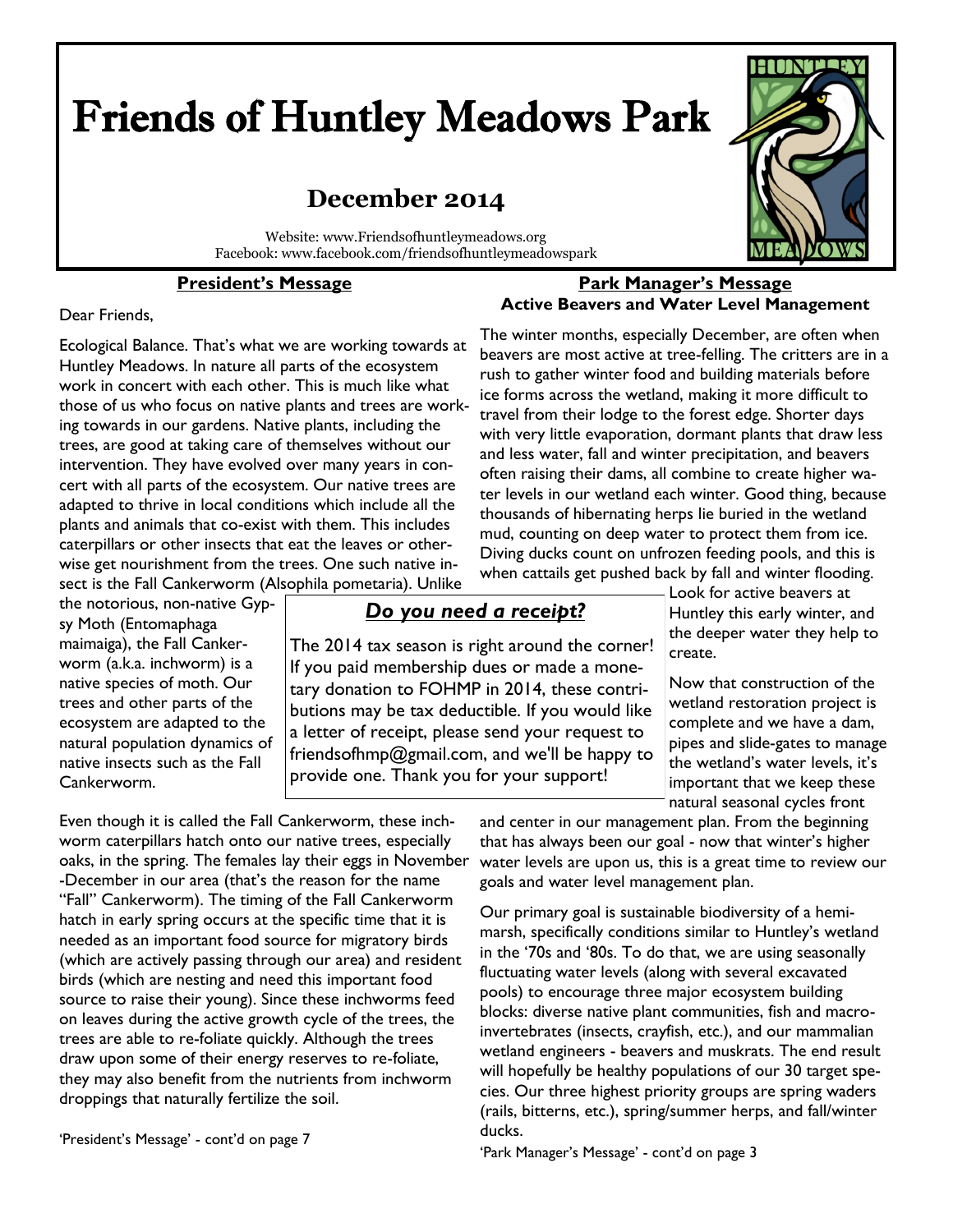#### *Page 2*

# **Meet the Weekend Staff**

Weekend naturalists enjoy greeting Park visitors and sharing their knowledge and stories about the Park and its flora and fauna. Whether it's your first time to Huntley or your 1,000<sup>th</sup>, talking with naturalist will give you great information on recent wildlife sightings and other seasonal happenings at the Park.

# **Margaret Wohler**

I'm **Margaret Wohler** and I've worked as a weekend staff member at Huntley Meadows Park since 1994. I've enjoyed meeting the families for whom Huntley is a weekend tradition, with kids in the backpacks and strollers and Grandma and Grandpa along to share the fun. We answer all kinds of nature questions from :"What is that giant turtle doing in my azelea??" to: "Where are the King Rails?" The questions are all useful, instructive, and give us a chance to share our love of the natural world with anyone who comes through the Norma Hoffman Visitor Center door. I've loved being a part of such a nice group of people who have bonded around the last (and best) non-tidal, freshwater wetland in Fairfax County.

# **Sally Cureton**

Even though my home is no longer in the Alexandria area, the ties to Huntley Meadows Park are still strong. My involvement began as a Volunteer on Duty, then teaching pre-school groups on Monday mornings and eventually changing to Naturalist in Charge about 15 years ago. Coming to the Park about once a month to work a weekend is such a joy - everyone who visits is in a great mood, the questions are constant and varied - we all learn something. Walking in the Park and seeing the seasonal changes is something to look forward to each time my name comes up in the schedule.

# **Colette Hodes**

When I moved to Alexandria, I was happy to find a park similar to a wetland park in Buffalo on the edge of Lake Erie where I had volunteered. (The big difference – no tours on snowshoes!) I started volunteering at the Park about 20 years ago doing View from the Tower and Bluebird Nest Box monitoring. I've always been particularly fascinated by birds and aquatic mammals, and I think my favorite part of the Park is being near the water at dawn and dusk.

# **Matthew Ryan**

I am a Virginia Master Naturalist, Interpretive Guide, and recent graduate of Northern Virginia Community College. I am also a chef and run the sauté station for a local restaurant. If you don't see me taking pictures of Dragonflies, then you can bet I am making a veal marsala or chicken francese.

# **Excitement of Winter Birding! Start Your 2015 Year List with a Bang!**

Believe it or not, a cold and windy winter in Northern Virginia (and this year is supposed to be another chiller) is perhaps the *most* exciting time of year for bird watching. True, those colorful warblers, orioles and other Neotropical migrants have all flown south, but if you enjoy seeing dueling raptors, unusual woodpeckers, dabbling ducks, and irruptive northern finches or listening to the sounds of courting owls (and who doesn't!), you can't beat winter birding.

This is the *only* time of year when the Northern Harrier and Merlin grace our wetland with their presence, and the best time to see Bald Eagles. Harriers are ghost-like hawks with long wings and owlish faces that cruise low over marshlands, but only visit us in the winter, and Merlins are lightning fast, dark-bodied falcons that usually spend a day or two hunting at Huntley Meadows Park each winter. Bald Eagles can be seen in the Park almost any time of year, but only in winter do they fly over almost daily, often in pairs, and at least twice have been seen locking talons and performing their courtship spiral spin, letting go just seconds before hitting water.

This is the only time of year when Yellow-bellied Sapsuckers (yes, that's a real bird) spiral up and down our hickories, sucking sap-soaked insects out of holes left to attract and trap sugar-loving bugs. It's by far the best (and often only) time to see our most dramaticallypatterned woodpecker, the bright and elegant Redheaded Woodpecker, most often seen at either end of the boardwalk. Even Downy Woodpeckers put on a show climbing up and down cattails stems, hunting for winter insect eggs and pupa. And winter is the best time of year to see the usually shy Northern Flicker feeding from the Visitor Center suet feeder.

Have you ever seen Northern Shovelers, Northern Pintails or Green-winged Teal? Three of North America's most impressively patterned puddle ducks, all three can

'Excitement of Winter Birding!' - cont'd on page 5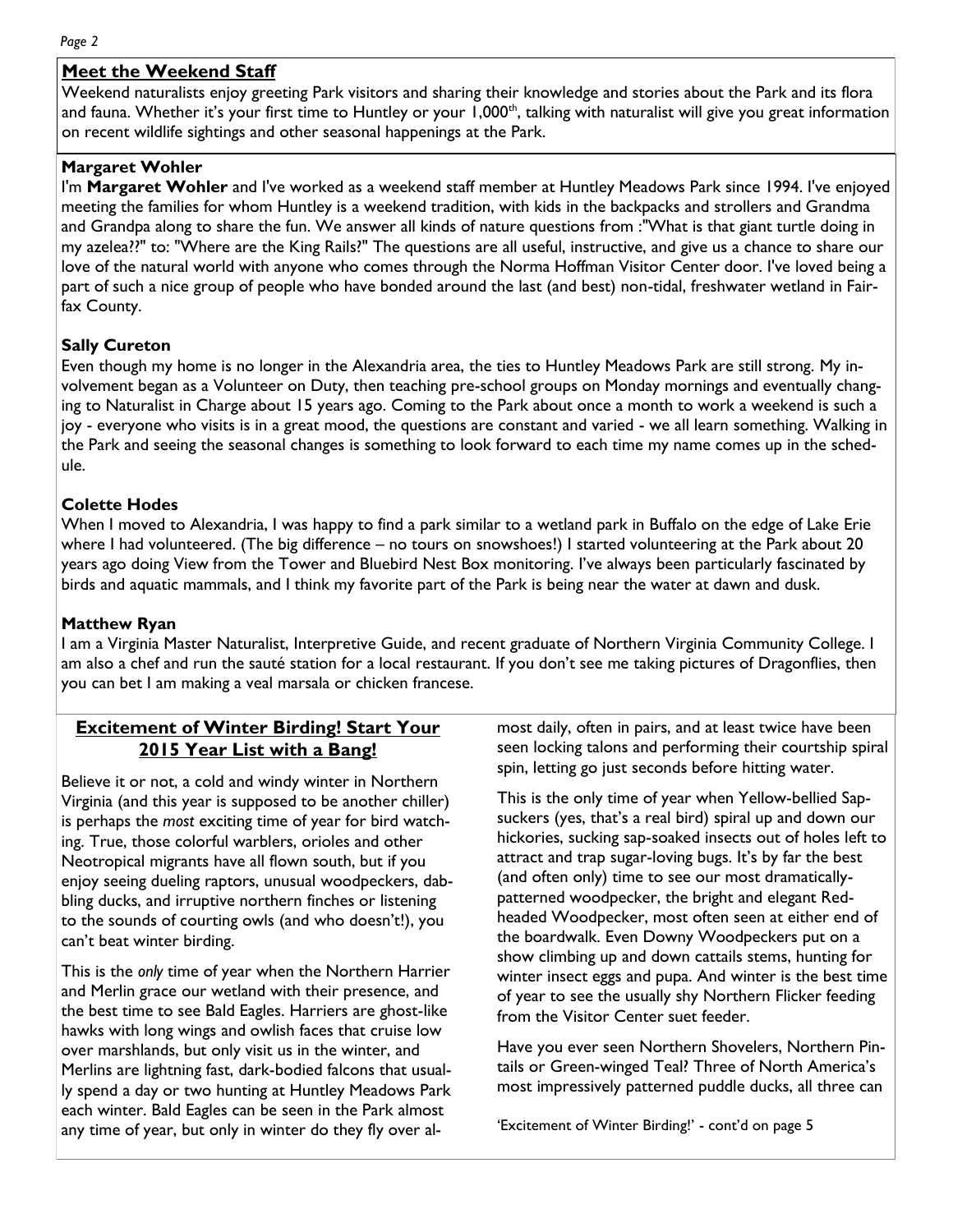# **Monday Morning Bird Walk**

I am the leader of the Monday Morning Bird walk. Nobody appointed or hired me for this job; it just sort of happened. I inherited it. In fact, I don't lead anything. Participants wander off on their own. I might explain Huntley's history and ongoing activities to interested newcomers, and I might convey questions and comments to Huntley management, but generally I simply go for a bird walk with several other people.

The Monday Morning Bird walk has been a Huntley activity since 1985, when Huntley's two most devoted volunteers, Ken Howard and Ed Weigel started walking through the Park in the morning. As veteran birders,

naturally their interests were on birds. After a while, other birders casually joined them. Over time, these walks became weekly events with a growing cast of characters. After Ken and Ed died in 1995, the walks continued,



with leadership sort of gently applied by several participants. In the early 2000's, a more conventional leadership emerged from the ranks of the Friends of Huntley Meadows, and today I have the privilege of serving as the current leader in a long line of early morning insomniacs. The leader's only real responsibilities include keeping record of the sightings on the walk, and deciding whether to cancel the walk because of dangerous weather conditions. The records kept for the Park by

the group represent some of the oldest avian records in the area, and are regularly consulted by scientists and birding enthusiasts throughout Virginia.

Since the walk occurs on Monday mornings, it should be no surprise that the majority of participants are retired. Regulars in the gatherings include retired military officers, Foreign Service officers, teachers, accountants, and many species of federal, state and local government officials. Occasionally, birding celebrities join the group. Among these have been David Allen Sibley, Kenn Kauffman, and James Schlesinger.

A long standing tradition of the Monday Morning Birdwalk is the gathering afterward at the nearby Denny's restaurant to have a little breakfast and compile the morning's list of sightings. Over the years, management at Denny's has been very generous, and seats us in a separate room - probably to keep us from bothering their other patrons: we sometimes get a bit animated when arguing over a particular bird discovery.

As we announce at the end of our weekly reports, "*The Monday Morning Birdwalk has been a weekly event at Huntley Meadows Park since 1985. It takes place every week, rain or shine (except during electrical storms, strong winds, or icy trails), at 7AM (8AM from November through March), is free of charge, requires no reservation, and is open to all. Birders meet in the parking lot at the Park's entrance at 3701 Lockheed Blvd, Alexandria, VA. Questions should be directed to Park staff during normal business hours at (703) 768-2525."* So, come on out and join us - 7AM in the summer, and 8 AM in the winter.

Harry Glasgow

# **Park Manager's Message** - cont'd

To accomplish all of the above we're developing a water level management schedule that mirrors the natural cycles of a hemi-marsh, and allows the Park to provide maximum biodiversity and wetland function, both of which are in serious decline worldwide. Our water level plan will be a combination of punctuated equilibrium and adaptive management. In brief, we'll have two to four "standard" years of relatively similar seasonal fluctuations, punctuated by one "re-charge" year of either drying or flooding conditions, depending on how our wetland plant communities are functioning. Standard years will have high water with flooded forests in the winter, low water with scattered mudflats in the summer, and springs and falls of gradual transition. Flooding years will be used to push back cattails and re-charge aquatic wildlife populations, while drying years will be used to consolidate silt and re-charge plant germination.

Our management decisions will be adaptive and responsive to monitoring results and ground-truthing, and guided by the goals of sustainable biodiversity and target species success.

**Stay tuned for more information in following newsletters, on our website, and at the Park** – our goal each year will be to provide a summary of last year's water levels and a look ahead at what you can expect for the next 2 or 3 years. This summary will allow Park fans and visitors to better understand the wetland's current conditions and give them an idea of what to expect for the months ahead.

Cheers and enjoy the park! Kevin Munroe, Park Manager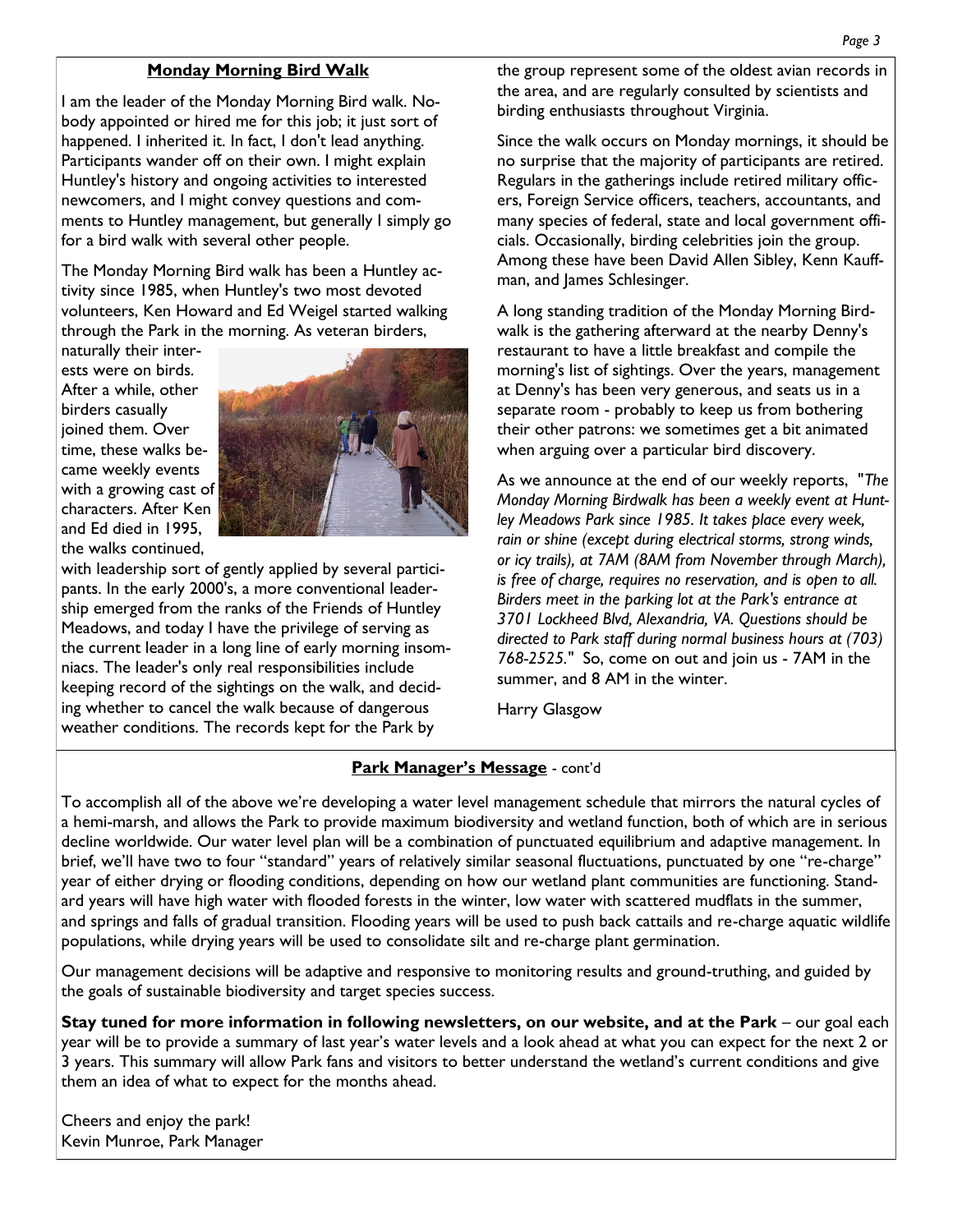#### **Bluebird Nest Boxes at the Alexandria Coast Guard Station**

Most regular Huntley Meadows visitors know of the yearly Eastern Bluebird nesting box monitoring program conducted at the Park. This program has been a staple of Huntley activities for roughly 30 years. Protecting Bluebirds has been one of the most successful conservation efforts in North America.

The native Bluebird is a timid, cavity nesting bird. It searches for hollows in decaying wooden fence posts or dead trees. Over the years, land has been cleared for urban development, and metal posts have replaced wooden fence posts. The result has been reduction of natural nesting cavities.

Adding to the problem of loss of Bluebird habitat was the introduction of the House Sparrow and the European Starling to the United States in the 1800s. Both Starlings and Sparrows are also cavity nesters. These extremely aggressive birds compete with the passive Bluebird for nesting sites. Sadly, Starlings and Sparrows often take over occupied Bluebird nests by puncturing eggs, killing nestlings, and sometimes killing the parents.

For the past 40 years, a coordinated effort to save these beautiful, gentle Bluebirds has gained momentum throughout the United States and Canada. The principal endeavors have been introduction of nesting boxes in suitable habitat and regular monitoring of these boxes to reduce predation and to annotate the success of the Bluebirds' efforts at nesting and raising young.

When the Huntley Meadows Bluebird program started, the administration of the neighboring Coast Guard Station was asked if boxes could be installed and monitored on the Station. The interest and enthusiasm shown by Coast Guard officials then has carried through to today. Every spring, two of the volunteers who work the Bluebird monitoring enterprise have the Coast Guard boxes assigned to them. I have had that very pleasant responsibility for the past dozen years. My friend Nancy Vehrs and I begin monitoring each March, and visit the station every week through August. Our records are added to those of the other monitors who survey the Huntley Meadows Park boxes.

The Coast Guard Station is a fairly unique place. It is surrounded on three sides by residential development and on the fourth by Huntley Meadows. My experience has been that it is an unusually wildlife friendly place. Not only do Bluebirds thrive, but many other bird species, as well as much terrestrial wildlife. There is ample evidence that the Coast Guard makes a great effort to keep this Station as welcoming a nature preserve as one can hope for given the Station's mission.

Over the years, Bluebird nesting has generally been quite successful at the Station. This past year has been a bit below average with only 12 chicks hatched. Our record was about 5 years ago when 27 birds were fledged. We start the 2015 season with the same wonderful cooperation and help-

fulness in our efforts. 2014 marked the 30th anniversary of our partnership with the Coast Guard Station at Alexandria. Here's looking at 30 more!

Harry Glasgow



# **FOHMP Board of Directors Approved Budget for FY2015**

| <b>Budgeted</b> |
|-----------------|
| \$4,000.00      |
| 6,000.00        |
| 6,000.00        |
| 10,000.00       |
| 3,000.00        |
| 4,500.00        |
| \$33,500        |
|                 |
|                 |
| \$1,200.00      |
| 2,800.00        |
| 2,800.00        |
| 500.00          |
| 3,000.00        |
| 8,500.00        |
|                 |
| 3,400.00        |
| \$22,200.00     |
|                 |
| \$1,700.00      |
| 4,500.00        |
| 200.00          |
| 400.00          |
| 500.00          |
| 1,000.00        |
| \$8,300.00      |
|                 |

**Total Expenses \$33,500.00**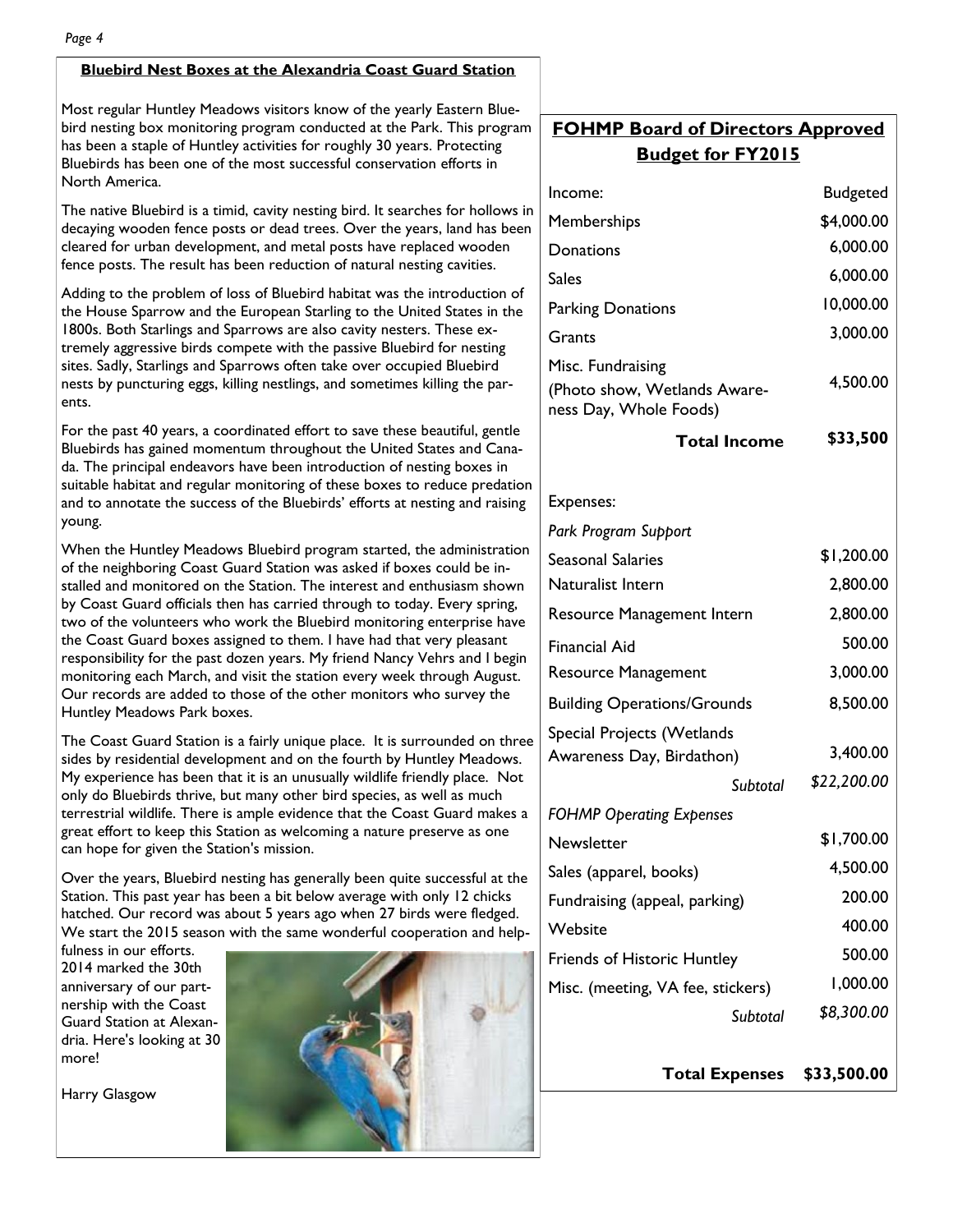# **Happenings at Historic Huntley**

FOHH Mantel Campaign: to Repair and Restore Historic Huntley's Great Hall Mantel

There are many different reasons to be attracted to and care about Historic Huntley: its exemplary illustration of Federal-period architecture; its testimony to bygone eras and people, including its historical connection to the lands comprising Huntley Meadows Park; the grassroots, citizen activism that led to Huntley's preservation; its incomparable southern Fairfax County viewshed; and the neighborhood community it binds together. While we all have different reasons to be Historic Huntley champions, the Huntley house and its surviving outbuildings are the most salient representation of them.

At the heart of Huntley house is the fireplace mantel in the great hall, framing the hearth of heat and light that no doubt drew together Huntley's families and guests in the chilly, colder seasons like the fall now upon us. The mantel is original to the property, and, unfortunately, it looks like the almost 200 years old that it is—missing a substantial portion of its carved wood along its lower left side, and suffering an obliteration of all detail under its many, many layers of whitewashing paint.

As a special project for this year, Friends of Historic Huntley (FOHH) has initiated a fundraising campaign to restore the great hall's mantel. Our goal is to raise \$4,000 for the mantel's repair and restoration.

Underneath its centuries of paint, the handcrafted mantel is much more detailed than the other mantels in the house. While we don't know who carved the mantel, there is evidence of the master's style. Tony P. Wren, in *Huntley, A Mason Family Country House*, writes that "the proportions are similar to the Federal styles of Asher Benjamin." Stephen Ortado, a local master carpenter who has worked at Gunston Hall and on the restoration at Historic Huntley, finds elements in the mantel to be similar to those of William Buckland, the architect and master carver responsible for designing the stunning interiors at Gunston Hall. While Buckland died before Historic Huntley was constructed, it is possible that one of his apprentices carved the mantel at Historic Huntley.

Mr. Ortado has agreed to repair and restore the Historic Huntley mantel in his workshop. There, he will strip off the obscuring layers of paint, carve a new piece of wood to fill in the missing area, and provide a finish that highlights the original beauty of the delicate carving details. FOHH's mission is to raise the necessary funds to accomplish the work this fall**.** If we can complete the mantel's repair and restoration during the winter, it will ensure a big "reveal" when the house reopens in the spring! If you would like to contribute to the FOHH Mantel Fund, contact Ms. Barbara Ballentine at bbbalex@verizon.net.

Sincerely, Todi Carnes, President of Friends of Historic **Huntley** 



# **Excitement of Winter Birding!** - cont'd

be seen "dabbling" (shoulders and bills underwater

while feeding, with rearends pointing skyward), but only here during winter. The rest of the year they live in Canada and our upper Midwest. And if you happen to be on the boardwalk at just the right time, usually February, you may



be lucky enough to see and hear a v-shaped flock of Tundra Swans, as they float and whoop above the trees on their way towards deeper river water.

Not all our winter feathered visitors are quite as large or flashy as swans and sapsuckers – this is also the only time of year that the impossibly tiny Winter Wren (only 4 inches), Golden-crowned Kinglet and Red-breasted Nuthatch fly south from evergreen forests to spend

their winters in our comparatively temperate woodlands. All three can be seen at Huntley, along with Pine Siskins, Purple Finches and once in a lucky while, the Common Redpoll. Redpolls are pink-capped finches from the tundra that occasionally zip down to Virginia during "irruptive" years when weather or food conditions drive them south. If you see one this winter, keep in mind that just a month ago it may have been eye-toeye with wolves, musk ox and polar bears.

Lastly, attend our winter owl prowls or evening wildlife walks, and you may hear courting Great-horned or Barred Owls calling back and forth across the wetland a special experience not to be missed. Some people keep a fresh list of birds seen each year, trying to beat the previous year – imagine starting your 2015 list with Great-horned Owls, Common Redpolls or Tundra Swans. Spend enough time at Huntley Meadows this winter and you just might.

Kevin Munroe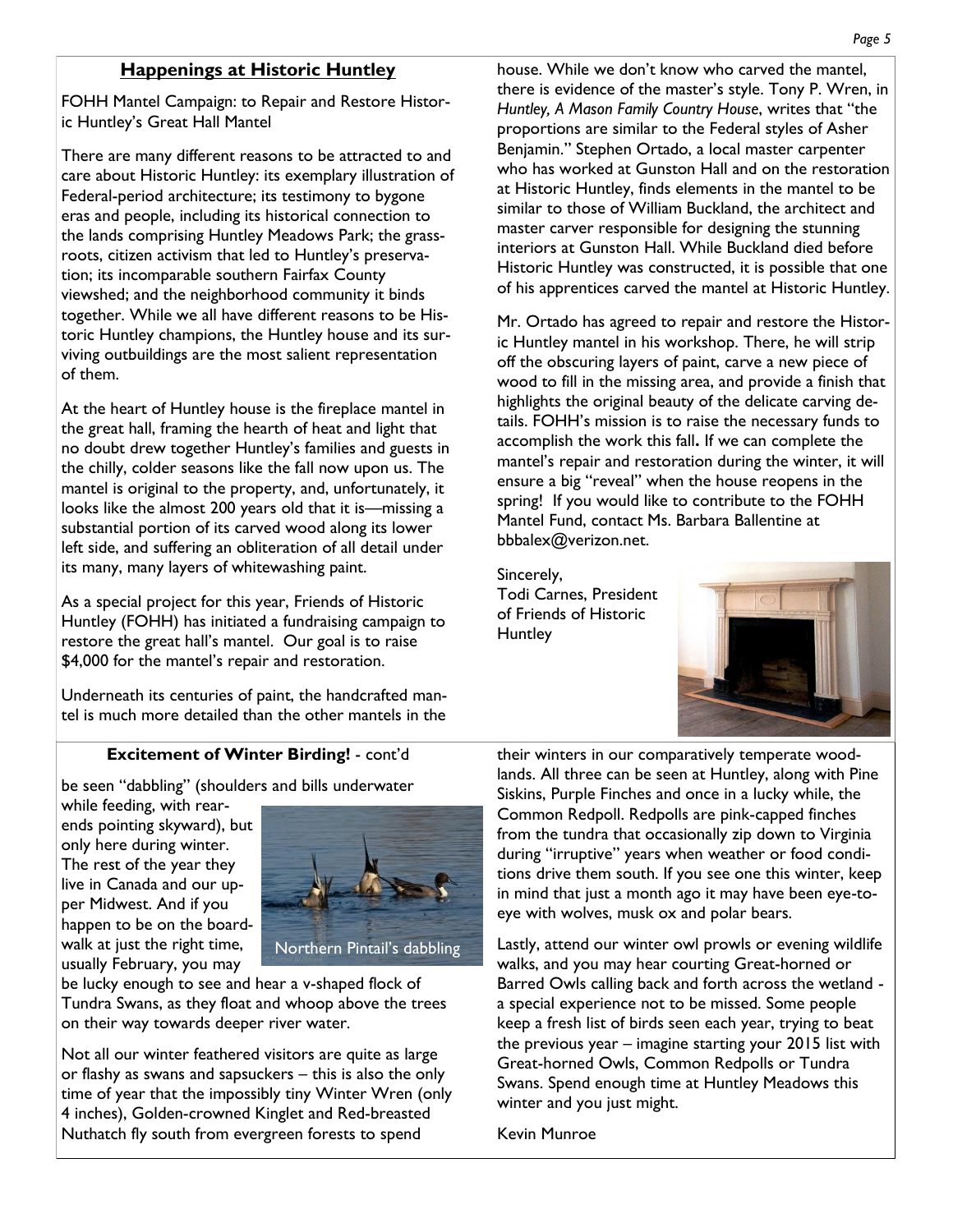# News & Announcements

# **Upcoming Art Shows**

# **December 2014 thru February 2015**

Friends of Huntley Meadows Park Annual Photo Contest is celebrating 40 years of Huntley Meadows Park! Visitors to the Park submitted their best and favorite photos taken at the Park. Journey through time and see the Park, past and present, through the eyes of fellow Park enthusiasts.

# **March 2015** - Curtis Gibbens

**Can You Help?**

We would like to ask any of our readers who receive a homeowners e-mail or newsletter to please consider sending the editor's contact information to the FOHMP Board so that we can share Park news and activities with your community.

Send contact information to: friendsofhmp@gmail.com

You may know me as the former "View from the Tower" Huntley Meadows Park volunteer, but I also enjoy photography. I will be presenting a photography exhibit featuring birds and wildlife at the Norma Hoffman Visitor Center during March and April of 2015. One wall will be strictly photographs taken at Huntley Meadows Park. I hope to see you at the reception, March 8, 2014, from 2:00 – 4:00.

# **Lifetime Members**

The Friends of Huntley Meadows Park would like to thank the following new Lifetime members:

> Arneta Austin Vivien & Ron Crea Nadia Sadee & Kevin Dietz Carol L. Kearns Julia Karin & John Lawson Jacqueline Woodle Barb Kiker Wayne Crist

*If you would like to give a "lifetime" of support to Huntley Meadows Park by becoming a life member, please send a donation of \$150 to:* 

> Treasurer, FOHMP, 3701 Lockheed Blvd. Alexandria, VA 22306

# **WANTED: USED BOOKS**

FOHMP is looking for donations for our used book display at the Visitor Center gift shop. Bring books to the front desk at the Visitor Center.

Having trouble bringing your books to the Park? Email us at: friendsofhmp@gmail.com and arrange for a Friend to pick them up for you.

All proceeds from book sales go to the Friends of Huntley Meadows Park to support Park activities.

# $\begin{picture}(16,10) \put(0,0){\line(1,0){15}} \put(0,0){\line(1,0){15}} \put(0,0){\line(1,0){15}} \put(0,0){\line(1,0){15}} \put(0,0){\line(1,0){15}} \put(0,0){\line(1,0){15}} \put(0,0){\line(1,0){15}} \put(0,0){\line(1,0){15}} \put(0,0){\line(1,0){15}} \put(0,0){\line(1,0){15}} \put(0,0){\line(1,0){15}} \put(0,0){\line(1,0){15}} \put(0,$

# **Donate through Amazon**

If you shop on Amazon, you can identify Friends of Huntley Meadows Park as your favorite charity, and for every purchase you make, we will receive a small donation. Simply register FOHMP as your preferred charity at [https://smile.amazon.com.](https://smile.amazon.com/)

You'll be asked to identify the organization you'd like to support. Enter "Friends of Huntley Meadows Park" in the appropriate box. Our information will pop up for you to verify. You'll then need to continue logging into Amazon using your usual user name and password. It will show who you're supporting at the top of the page.

This costs YOU nothing and costs FOHMP nothing. Amazon makes the donation.

The donation amount is 0.5% of every purchase. We'll receive proceeds on a quarterly basis.



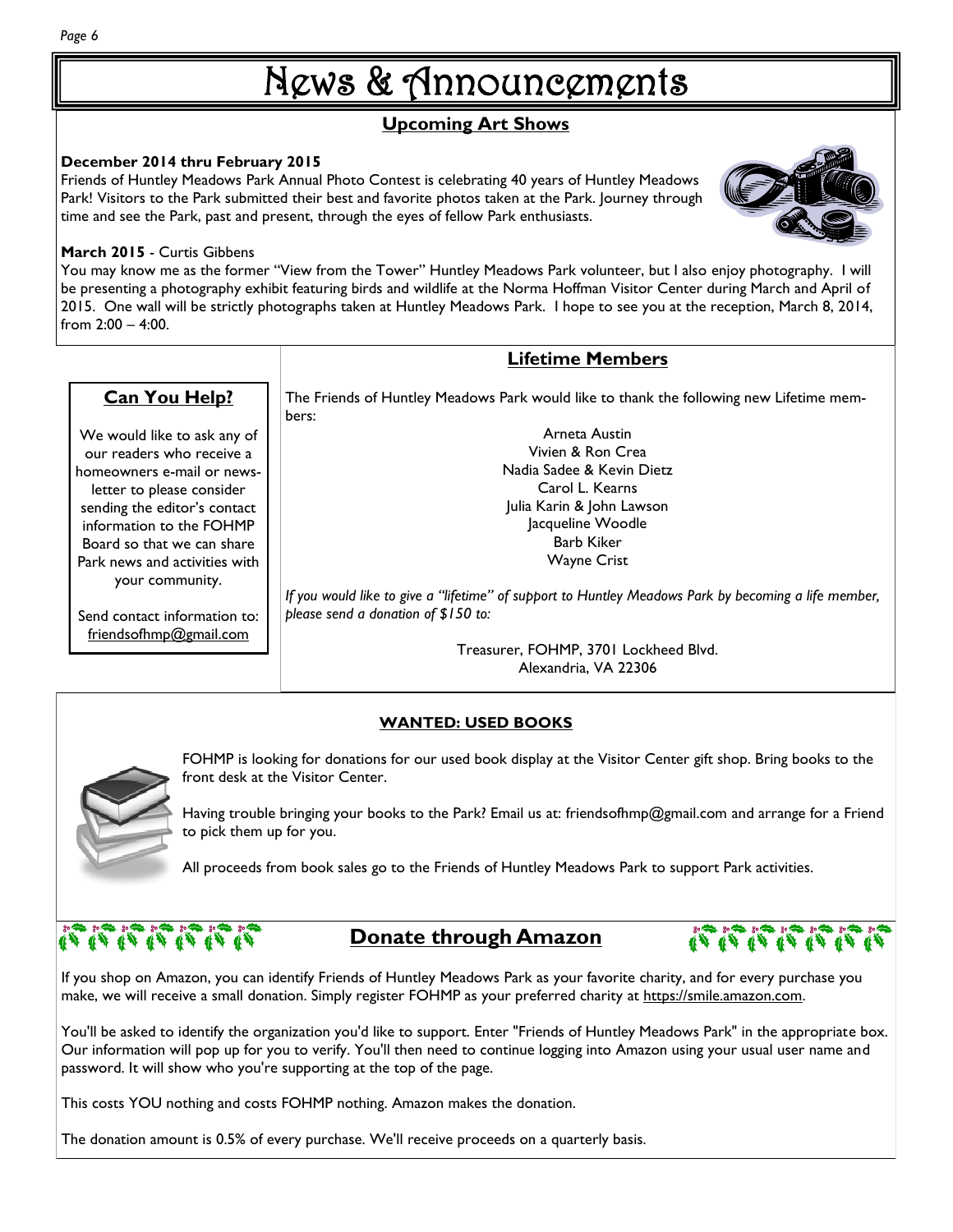# **Huntley Meadows Park turns 40 in 2015!**

In 1975 Huntley Meadows Park was born - this year, it settles into middle-age as the Park turns a comfortable and accomplished 40. It was four decades ago that the federal government transferred 1,261 acres to the Fairfax County Park Authority as part of President Gerald Ford's Legacy of Parks Program, **"This property will be used in perpetuity for public park, recreation, or wildlife purposes."** 40 years later, the Park has grown to 1,554 acres, is nationally known for resource protection and environmental education, holds the only Americans with Disabilities Act accessible wetland boardwalk in Northern Virginia, and is home to several regionally rare habitats and their imperiled flora and fauna.

Please join us this year as we celebrate the past and prepare for the future! Look for an exciting list of programs and events, starting this December 6th (look for the flier that lists that day's programs). Just a few of the anniversary events to look for throughout 2015 include:

- A celebration of the Park's Duck Nesting Box program during our Birding for Beginners classes
- Several special guided nature walks into lesser known areas of the Park this spring and summer
- Wagon Rides this summer and fall with conservation, land-use and Park history themes
- A special anniversary-themed Wetlands Awareness Day in May
- A Huntley Meadows Park Time Capsule with contributions from visitors, volunteers and Friends like yourselves
- A year-long lecture series geared towards adults presenting natural and cultural resource data gathered in the Park over its rich history

# **President's Message** - cont'd

November and December are when Fairfax County staff survey for the presence of female Fall Cankerworms climbing up trees to lay their eggs; you may already see the county sticky bands wrapped around the trees. Fairfax County is pursuing a pesticide spraying program (using the biological insecticide Btk [Bacillus thuringiensis (Bt) var. kurstaki]) to kill this native insect, in the misinformed belief that this is necessary to keep our trees healthy. I have met with Fairfax County staff on several occasions to discuss the science that they rely on to make decisions about this program. They have not presented any scientific evidence to support the continuation of this program in Fairfax County, and to our knowledge no one else has either. This spraying program impacts large areas of Fairfax County, mostly in the Mount Vernon and Lee Districts. The County hires a contractor to spray Btk on extensive wooded areas from helicopters and to employ ground spraying. **Spraying** is targeted at the caterpillar stage of the inchworm, but it **kills all types of butterflies and moths (Lepidoptera) that are in their caterpillar stage on tree leaves during spraying.** As a result, this spraying program also harms migratory and resident birds and other wildlife that depend on the inchworms as an important food source.

In our area, native trees face many stresses. Some can be much more severe than partial defoliation from the Fall Cankerworm. This includes water shortage stress from grassy lawns that compete with trees for water, exotic forest pests (including the non-native Gypsy Moth), air and water pollution, the warming and extreme weather of changing climate patterns, and stress from invasive plant species such as English Ivy and other non-native vines that strangle and often kill our trees.

It is important for the Friends of Huntley Meadows Park to know that the HMP Park Manager has made the important decision not to allow this spraying to occur on Huntley Meadows Park property, due to the negative impact of this spraying



program on non-target species.

There is a citizen campaign underway to have the Fairfax County spraying program canceled and have the funds reallocated to cover alternative ways to address concerns County residents may have about

inchworms. Friends of Huntley Meadows Park is joined by nine other organizations that support stopping the spraying program, including the Audubon Society of Northern Virginia, Center for Biological Diversity, Friends of Dyke Marsh, Friends of Little Hunting Creek, Friends of Mason Neck State Park, Friends of Meadowood, North American Butterfly Association, Northern Virginia Bird Club, and the Fairfax County Federation of Citizens Associations.

If you share our concern and want to express your desire to cancel and re-allocate spraying program funds, please contact your County Supervisor before January 15, 2015. We look forward to your active participation in this important effort. More information is available about this at http://www.audubonva.org/index.php/advocacy-efforts/asnvurges-stop-killing-caterpillars or email me if you have questions at [president.fohmp@gmail.com.](mailto:president.fohmp@gmail.com)

We invite all of our Friends to visit Huntley Meadows Park, a place where you can see our magnificent native trees thriving in concert with native insects, native predators, birds, and other wildlife, including the Fall Cankerworm. Huntley Meadows Park is a fantastic place to come to see these natural processes balancing and re-balancing themselves. We look forward to seeing you in the Park very soon.

#### Sincerely,

Cathy Ledec, President of Friends of Huntley Meadows Park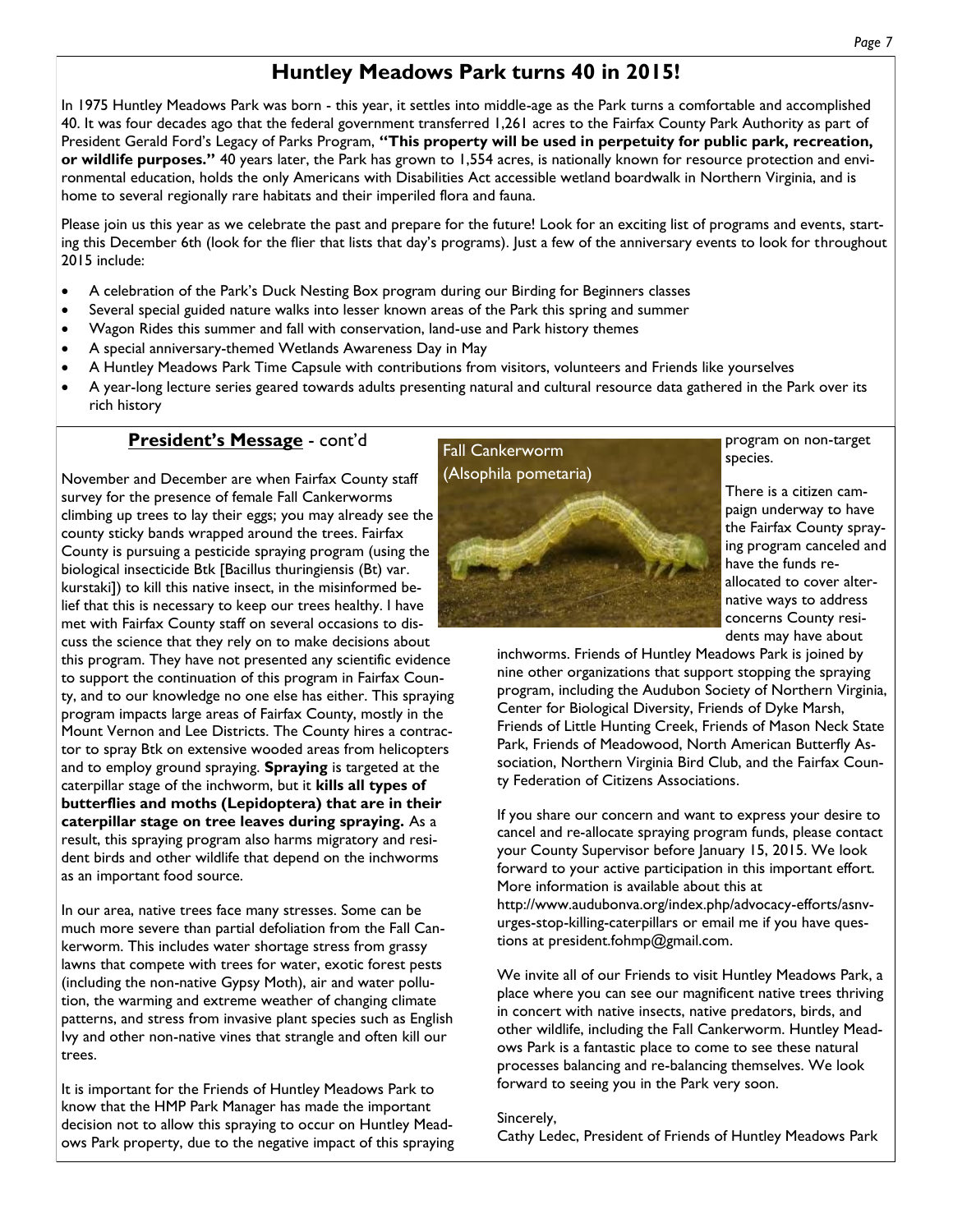# Programs at Huntley Meadows Park

*All programs require reservations, unless free. Sign-ups can be done online using Parktakes, search "Huntley" at www.fairfaxcounty.gov/parks/parktakes. Or call 703-222-4664. For help, call Huntley Meadows Park at 703-768-2525.* 

# **December**

# **12 Friday - Local Lore**

(Families) 6:00-7:30pm.Travel with your family back in time. Explore the rich history of the Chesapeake region and the many cultures that have helped create this diverse community of local legend through activities, crafts and walks. \$7 Reservations required. Registration Code: 3404012002

#### **13 Saturday - Winter Hike Marvelous Meadows**

(Ages 9 and up) 2:00-3:30pm. Chase the winter blues away with a hike on the **South King's Highway** side of the Park. Look for winter hawks, ducks, bluebirds, and goldfinches, while exploring the Park's native meadows and stopping at the wetland overlook. Children must be accompanied by an adult. \$6 Registration Code: 3404881001

# **Boardwalk Astronomy**

(Ages 12 and up), 6-7:30pm. What's new in the night sky? Join Park naturalists as they take you on a tour of constellations, comets and other current events happening in the heavens above. \$6 Registration Code: 3404865103

#### **19 Friday - Family Nature Night**

(Families) 6:30-8pm. Come discover your natural neighborhood and reconnect your family with nature. This month we explore the awesome world of owls through activities, crafts, games and walks. \$7 Registration Code: 3404012104

#### **20 Saturday - Owl Outing**

(Adults), 4:30-6:30pm. These nocturnal raptors are pairbonding and looking for nesting sites at this time of year. Prowl the Park after dark to listen for and learn about our local owls, and possibly see a barred owl. Meet at the Visitor Center and dress for the weather and standing off trail. \$7 Registration Code: 3404866602

# **January**

# **10 Saturday - Evening Walk**

(Adults) 4:30-6:30 pm. Join Park Naturalist PJ Dunn to hike the trails after dark, listening for owls and frogs and watching for beaver activity. \$6 Registration Code: 3401881801

# **11 Sunday - Birding for Beginners-Woodpeckers**

(12-Adults) 8:00-11:00am. As they drum and drill on trees, Woodpeckers are seeking food, shelter, or a mate. Come learn about Woodpecker biology and behavior, attract them to your yard, and see if you can spot some of the seven species that can be found at the Park, on feeders and on the trail. \$6 Registration Code: 3401879601

# **17 Saturday - Park Manager Walk and Talk**

(Adults), 3-5pm. Join Park Manager Kevin Munroe on these monthly walks. Find out about the wetland restoration project and learn about the wildlife for which the Park is known. No registration required. FREE

# **23 Friday - Family Nature Night**

(Families) 6:30-8pm. See 12/19. \$7 Registration Code: 3401012101

#### **24 Saturday - Sketch Hike- Winter, Trees and Landscapes**

(12-adults) 10:00- 11:30am. Join Park naturalists and artist Margaret Wohler for a hike and learn sketching techniques to enhance your observation skills. \$6 Registration Code: 3401027701

# **Dive into Dragonflies**

(Adults) 2:00-3:30pm. Discover the diverse world of dragonflies-their amazing powers of flight, voracious appetites, and the many different species that call Northern Virginia home. Leave with a list of the top ten Parks to spot dragonflies, as well as, information on how to create a perfect dragonfly pond at home. \$6 Registration Code: 3401880601

# **Evening Stroll**

(Ages 6 and up) 4:00-6:00pm. Take this rare opportunity to visit the wetland after dark. Learn the curious habits of fireflies, listen for owls, and watch bats hunt. You might even see resident beavers at work! Canceled if rain. \$6 Registration Code: 3401827901

# **February**

#### **7 Saturday - Winter Hike Marvelous Meadows**

(Ages 9 and up) 2:00-3:30pm. See 12/13 \$6 Registration Code: 3401881001

# **8 Sunday - Winter Tree Identification**

(12-Adult) 1:30-3:00pm Do you know your sweet gum from your hickory? Come learn winter tree identification basics and go for a hike to practice new skills. \$6 Registration Code: 3401027801

#### **13 Friday - Local Lore**

(Families) 6:30 -8:00pm.See 12/12. This month's topic historic Valentines. \$7 Reservations required. Registration Code: 3401012001

#### **14 Saturday - Evening Stroll**

(Ages 6 and up), 4:30-6:30pm. See 1/24. \$6 Registration Code: 3401827902

# **20 Friday - Family Nature Night**

(Families) 6:30-8pm. See 12/19. \$7 Registration Code: 3401012102

#### **21 Saturday - Sketch Hike- Winter, Trees and Landscapes**

(12-adults) 10:00- 11:30am. Join Park naturalists and artist Margaret Wohler for a hike and learn sketching techniques to enhance your observation skills. \$6 Registration Code: 3401027702

# **Park Manager Walk and Talk**

(Adults) 3:00-5:00pm See 1/17. FREE

#### **22 Sunday - Winter Hike Wonderful Wetland Waterfowl**

(Ages 9 and up) 1:00-3:00pm. Hike the boardwalk to the observation tower, looking for green- winged teals, pintails, swamp sparrows, winter wrens, and hopefully spot a bald eagle. Children must be accompanied by an adult. Reservations required. \$6 Registration Code: 3401881101

# **28 Saturday - Evening Woodcock Walk**

(Adults) 5:45-7:15pm. Take an evening stroll through the forest to one of the Park's largest meadows. We'll listen for the call of the male woodcock and hopefully see his amazing courtship dance and flight. Bring a flashlight. Canceled if rain. Reservations required. \$6 Registration Code: 3401834001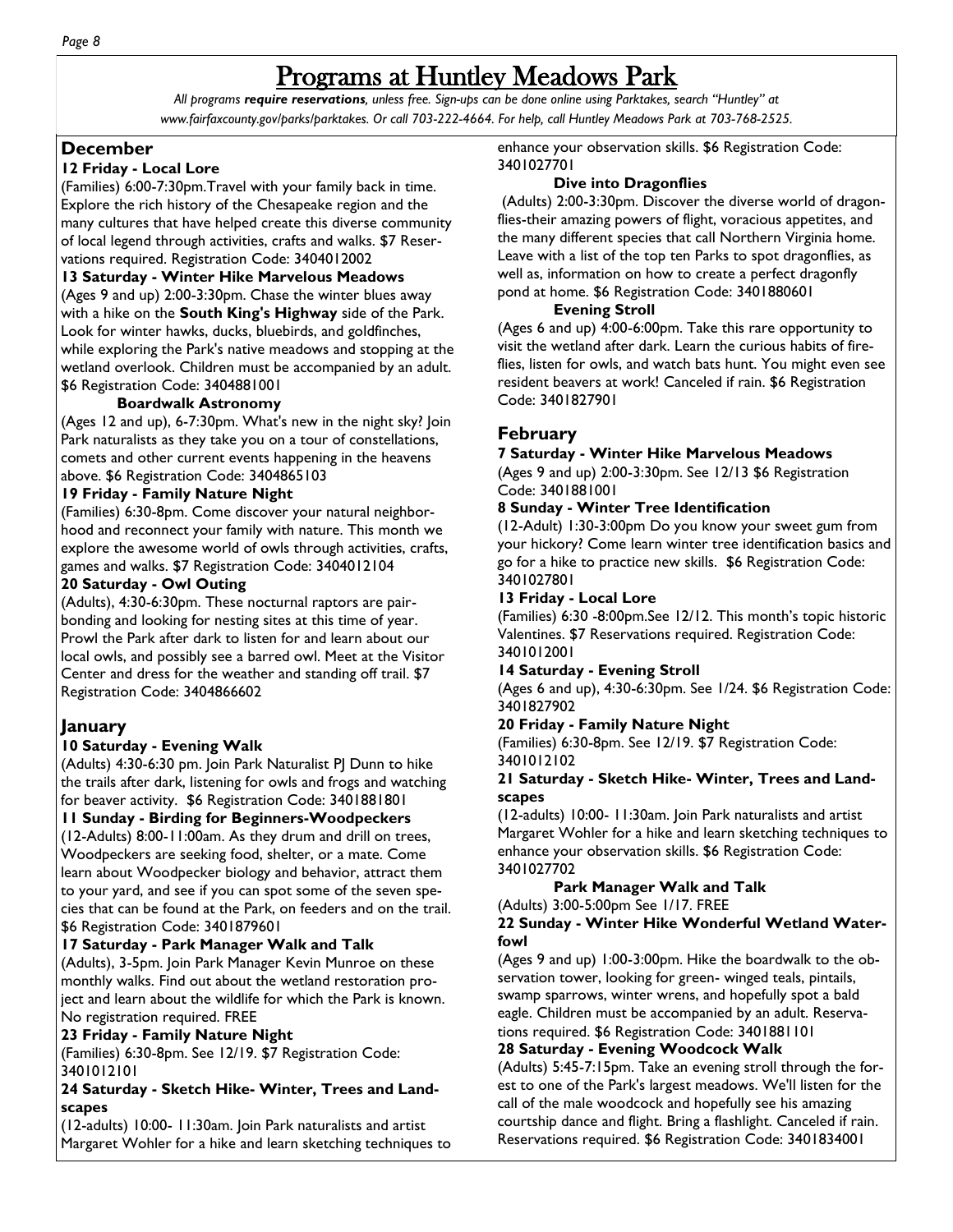# **Children's Programs**

*All programs require reservations, unless free. Sign-ups can be done online using Parktakes, search "Huntley" at www.fairfaxcounty.gov/parks/parktakes. Or call 703-222-4664. For help, call Huntley Meadows Park at 703-768-2525.* 

# **Nature for Tiny Tots**

 $(Ages 2 – 3 1/2)$ 

Children and their parents learn about plants, animals, and their habitats through songs, crafts, and activities. Supply fee of \$5 is due to instructor at first class. Children must be accompanied by a parent. 8 week series, 10:00-11:00am beginning Monday, January 12 or Thursday, January 15. \$92.

Registration Code: 3401672001, 3401672002

# **Storytime in the Forest**

# (Ages 3-5)

Join us for a nature story followed by songs, crafts, outdoor exploration and other activities. Thursday 10:00am - 11:00am or 1:30-2:30pm, December 4. \$7/child/ session.

Registration Code: 3404865009 or 3404865010

# **Nature Detectives**

# (Ages 3-5)

During this naturalist-led class, children and parents get the opportunity to explore the natural world through hikes, stories, songs, crafts and other hands-on activities. Additional supply fee of \$5 payable to instructor at first class. The class will meet on Wednesdays from 10:00am - 11:30am or on Thursdays from 1:30pm-3:00pm for 8 weeks beginning January 14 and 15. \$101. Registration Code: 3401663301 or 3401663302

# **Science for Homeschoolers**

# (Ages 6-12)

Students explore marsh, meadow, and forest to learn about patterns of cycle and change, plant parts and characteristics, animal life needs, observation and the five senses, and how objects are classified. Students must have basic reading and writing skills and be comfortable working in a group. 8 week series, beginning Wednesday, January 14. 4:00-5:30pm. \$101. Registration Code: 3401703201

# **Homeschoolers at Huntley**

# (Ages 6-9)

Students will see the past laid out before their eyes and discover the history of Huntley, Northern Virginia, and the wider Chesapeake region. Each week students will learn about a different aspect of American history by participating in hands-on activities and hikes. Students must have basic reading and writing skills and be comfortable working in a group. 8 week series 1:30-3:00pm beginning Thursday, January 15. \$101. Registration

Code: 3401866701

# **Young Explorers**

# (Ages 7-12)

Through activities, crafts and trail walks, children learn about animals in winter and how nature is preparing for spring. Students also learn about the Park, and improve their observation and interaction skills. Students should dress for the weather. Call site for additional information. Six week sessions 4:00-5:30pm starting Monday, January 19. \$76.

Registration Code: 3401702601

# **Boy Scout Merit Badges** (Ages 11-17)

*All programs require reservations. Sign-ups can be done online using Parktakes, search "Huntley" at www.fairfaxcounty.gov/parks/parktakes.* 

Art: Saturday, January 10, 10am - 1pm. \$28 Registration Code: 3401742001 **Astronomy**: Saturday, January 24, 5:30pm - 9:30pm. \$28 Registration Code: 3401740101 **Bird Study:** Saturday, March 7, 9am - 1pm. \$28 Registration Code: 3401740001 **Citizenship in the Community**: Monday, December 29, 10 am - 2 pm or Monday, January 19, 10 am - 2 pm or Saturday, March 7, 10 am - 2 pm. \$28 Registration Codes: 3404749002, 3401749001, or 3401749002 **Citizenship in the Nation**: (at Historic Huntley) Saturday, December 20, 10 am - 2 pm or Monday, February 16, 10 am - 2 pm

Registration Codes: 5784739901 or 5781739901 \$28 **Citizenship in the World**: (at Historic Huntley) Monday, March 16, 10 am - 3 pm or (at Huntley Meadows Park) Saturday, February 28, 10 am - 3pm. \$35 Registration Codes: 5781749101 or 3401749101 **Genealogy:** Friday, January 30, 10am - 1pm. \$21

Registration Code: 3401746201

**Sustainability:** Monday, March 16, 10am - 1pm. \$28 Registration Code: 3401775801

All programs satisfy most of the requirements to earn these badges.